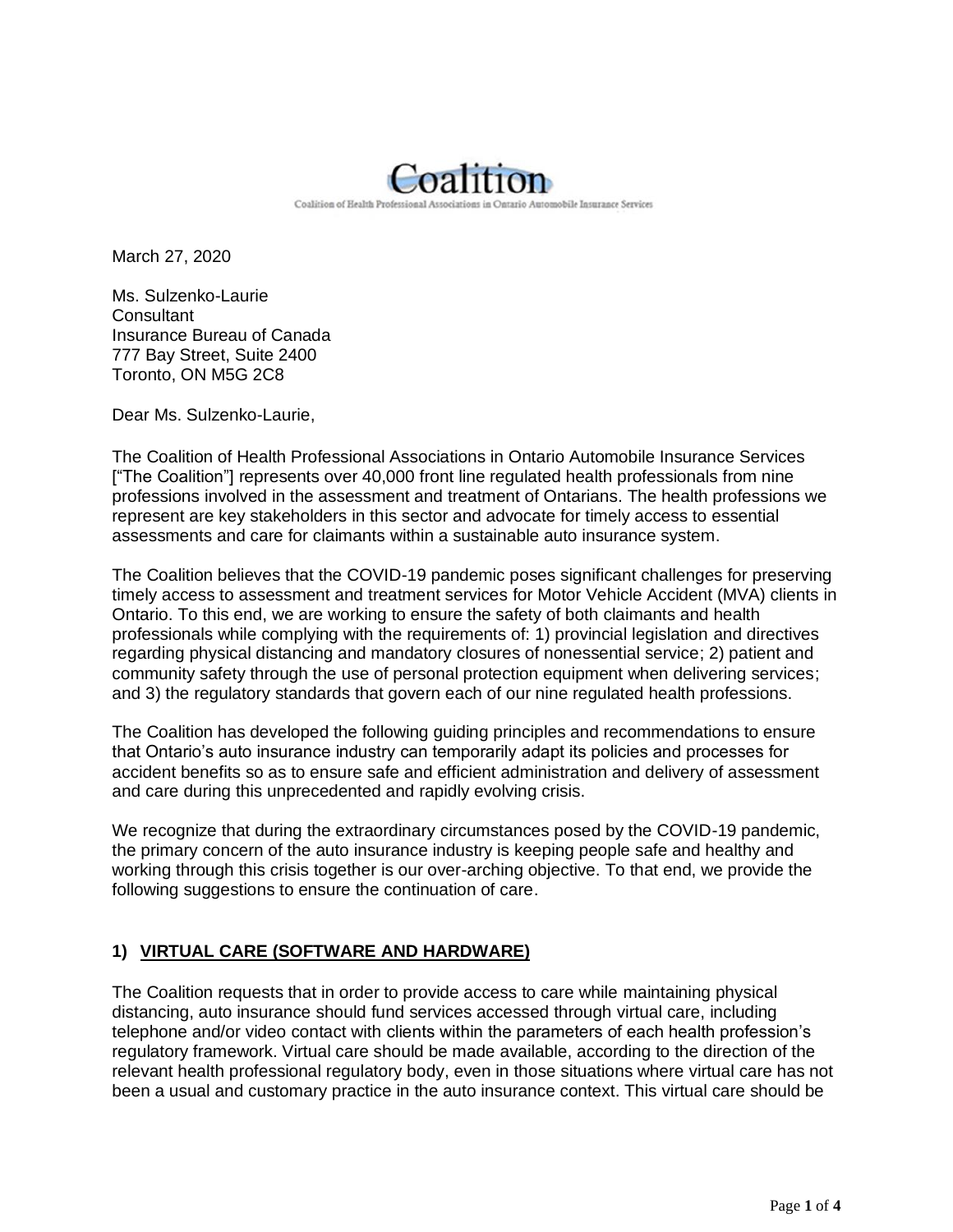as easy as possible for clients to access, and remuneration to health care professionals should follow existing professional fee guidelines in keeping with the one-to-one nature of virtual visits.

The health professional's duties, responsibilities and obligations in providing virtual care are the same as those that are applicable to in-person care and adhere to the profession's regulatory college's standards of practice and guidelines on telehealth delivery.

The Coalition also requests that where a claimant does not have access to necessary software/hardware, insurers should consider interim options to facilitate access for claimants to appropriate tools during this exceptional time.

## **2) ENTITLEMENT OF BENEFITS**

The Coalition submits the following recommendations:

#### **a. Minor Injury Guideline (MIG)**

Since the guideline is time-specific we recommend the following:

- i. Virtual Care options where appropriate be utilized to maintain and manage care
- ii. Extension to the length of the MIG treatment and payment timelines be considered if requested
- iii. Facilitate the purchase of supplementary goods and benefits in order to provide goods to assist with home-based care

#### **b. Medical and Rehabilitation and Attendant Care Benefits (Non-Minor)**

- i. Facilitate access to attendant care through a virtual completion of an Attendant Care Needs Assessment Form1
- ii. Temporary guidelines to ensure funding for goods and rental equipment is easily accessible to ensure efficient transition from hospital to home
- iii. Timely response to all treatment plan (OCF-18) submissions.
- iv. Every effort should be made to facilitate dialogue between the adjuster and the proposing health professional to clarify questions or concerns regarding proposed goods and services.
- v. If a plan is denied, funding should be provided until an Insurer Examination can be completed
- vi. Ability to submit invoices more often than once in 30 days
- vii. Timely payment for all approved invoices

#### **c. Insurer's Examiners (IE)**

During the present situation, we understand that in-person IE's will not be conducted to maintain required physical distancing. The Coalition, thus, recommends the following:

i. Treatment to continue to be funded until the Insurer's Examination is complete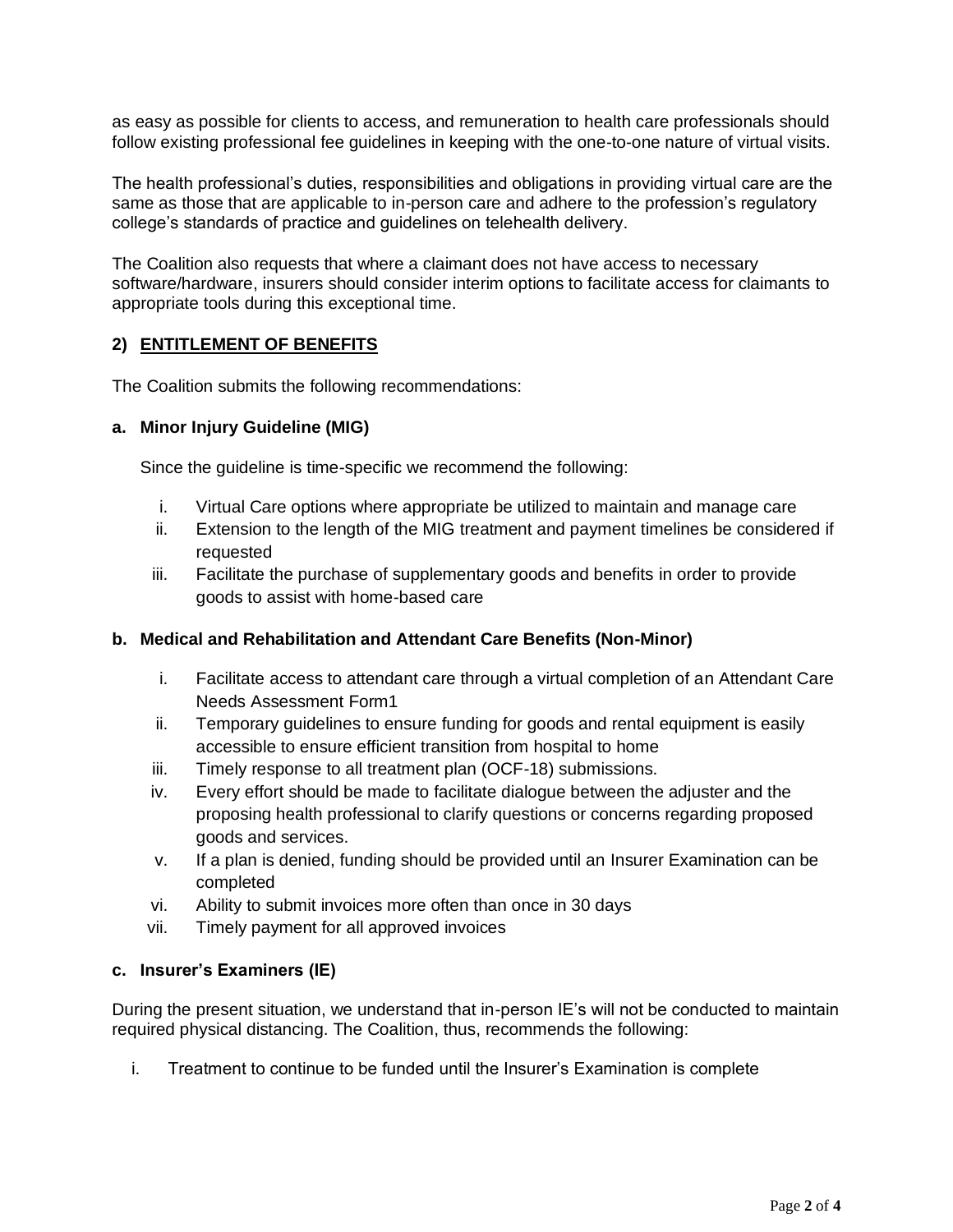- ii. Virtual Assessments be completed provided it meets with the regulatory framework of the respective regulatory College
- iii. Paper reviews be completed when appropriate

# **3) ADMINSTRATIVE ISSUES**

## **a. OCF Form Signatures**

The Health professional's documentation of the client's verbal consent should be accepted in lieu of the client's signature on the OCF 18 when it is not feasible to obtain the signature. It is also clear that obtaining attendance roll signoffs will not be possible during this period of time.

## **b. Extended Health Benefits (EHB) Processes**

The Coalition notes that closures of physical offices and places of business will prevent obtaining necessary EHB forms and signatures. Some EHB insurers continue to require submission of paper forms with original signatures even during this time of mandated physical isolation. Therefore, it is not possible to meet this requirement at this time. As such, we request that the paperwork and signatures associated with EHB be waived by auto insurers during the pandemic period such that necessary treatment, services and equipment reach clients.

## **c. Direct Deposit for Payment to Facilities**

In order to facilitate remote work insurers should rapidly move to direct deposit of all payment for all medical and rehabilitative services.

# **4) ATTENDANT CARE AND FUNDING FOR PERSONAL PROTECTIVE EQUIPMENT (PPE)**

## **a. Attendant Care**

The Coalition recommends that in cases where Personal Support Workers (PSW) are not available or willing to provide in-person care, a claimant's family member(s) should be permitted to provide care and receive the attendant care benefit. We recommend that they be reimbursed at the same rate as a PSW.

## **b. Funding for PPE**

The Coalition also recommends that the environment must be safe and permit access to appropriate infection control requirements and PPE for attendant care, and care provided by those medical and rehabilitation professionals who are deemed essential. These, costs should be borne by the insurer.

We thank the IBC for considering our recommendations and we are open to further dialogue and collaboration with all stakeholders in addressing the COVID-19 pandemic.

Sincerely,

Dr. Moez Rajwani and Dorianne Sauvé, Coalition Co-Chairs